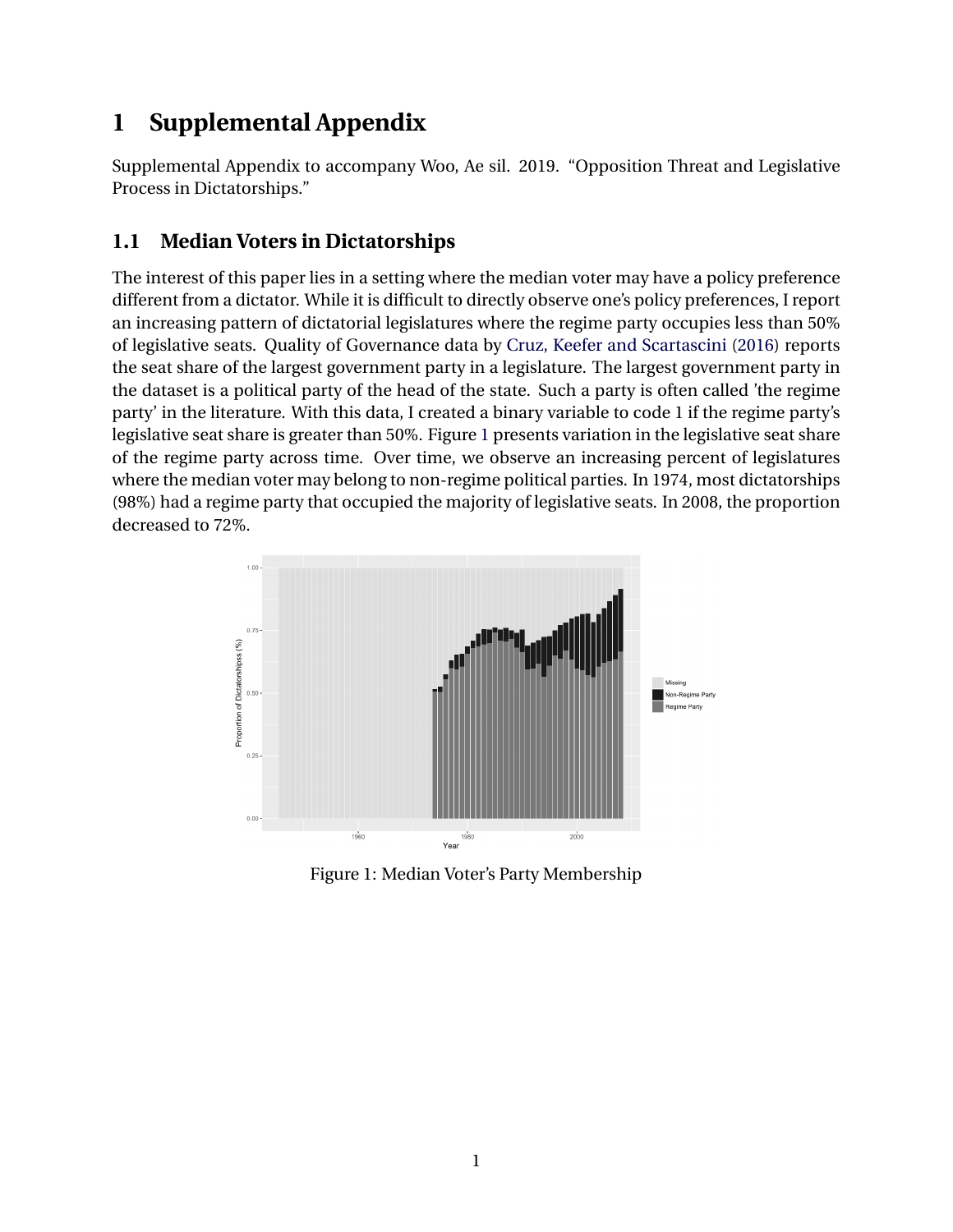### **1.2 Model Proof**

To find the equilibria of each model, I solved for the Subgame Perfect Nash Equilibrium, which requires that each actor's strategy be optimal, given the other actors' strategies after every possible history in the model ([Osborne](#page-10-1) [2004](#page-10-1)). In addition, the actor's strategy should be optimal given the status quo. I assume status quos are uniformly distributed throughout the unidimensional space. That is, every status quo has an equal chance to be chosen by Nature at the beginning of the model play.

#### **Figure 2: Opposition Right to Majority Vote with Executive Veto**

D proposes a bill under the closed rule. M is now a veto player who can vote on a proposed bill. Only bills that are strictly preferred to  $\bar{x}$  by M will be adopted. In other words, M accepts x *iff*  $U_M(x) > U_M(\bar{x})$ . O does not have any formal right in the legislative process. Let  $x_D, x_M$ and  $x<sub>O</sub>$  denote ideal points of D, M, and O. Let  $\bar{x}$  denotes the status quo while W( $\bar{x}$ ) denote the Winset of the status quo ([Tsebelis](#page-10-2) [2002](#page-10-2)).

**Proposition 1.** (1)  $\bar{x} \le x_D$ :  $W(\bar{x}) = [\bar{x}, x_D + (x_D - \bar{x})]$ . Of all position in  $W(\bar{x}) \cup \bar{x}$ , D proposes  $x_D$ , and M passes. (2)  $x_D < \bar{x} \le x_M$ :  $W(\bar{x}) = \phi$ . Therefore,  $W(\bar{x}) \cup \bar{x} = \bar{x}$ . (3)  $x_M < \bar{x} \le x_O$ :  $W(\bar{x}) = [x_M - \bar{x}]$  $(x_M - \bar{x})$ ,  $\bar{x}$ ]. Of these positions, D prefers max  $-|x-x_D|$ . Therefore, D proposes  $x = x_M - (x_M - \bar{x}) + \alpha$ . *x M* passes because D's proposal gives a utility that is α greater than the status quo. (4)  $x_D < \bar{x}$ : W( $\bar{x}$ )  $= [x_M - (x_M - \bar{x}), \bar{x}]$ . Of all positions in  $W(\bar{x}) \cup \bar{x}$ , *D* proposes  $x = x_D$ , and M passes.

#### **Figure 4: Opposition Right to Amendment Power with Executive Veto**

O has the right to amend a bill proposed by D, and M has the right to choose among D's proposal, O's amendment, and the status quo. M accepts a bill that gives the greatest utility among the three options. D has the veto right to accept or reject the M's choice.

**Proposition 2.** (1)  $\bar{x} \le x_D - (x_M - x_D)$ : Once D proposes a,  $W(a) = [a, m + |m - a|]$  if  $a < m$  and *W*(*a*) = [*a*, *m* − |*a* − *m*|*]* if *a* > *m*. Of *all positions in W*(*a*) ∪ *a*, O prefers max -|x-x<sub>O</sub>|. Therefore, *x O amends the bill to make the following: m + |m − a| if a < m and o if o < a. If m < a < o, O's any amendment b > m will be rejected by M. Expecting this, D maximizes its utility by proposing*  $a = m$ . Therefore, D proposes  $a = m$ , O makes an amendment to get  $\beta$ , and M accepts a. (2)  $x_D - (x_M - x_D) < \bar{x} < x_D$ : If D proposes  $a = x_D$ , then O can propose  $b = x_O - \alpha$ . M would accept b, *but D would veto, resulting x = sq. D can produce a greater utility by propose*  $a = d + |d - sq| - \alpha$ *. O cannot amend to better itself off because D will veto and x = sq which is worse than having*  $x = d + |d - sq| - \alpha$ . M will accept  $a = d + |d - sq| - \alpha$  because  $-|m - sq| < -|m - (d + |d - sq| - \alpha)|$ . *Therefore, D proposes*  $a = d + |d - sq| - \alpha$ *, O makes an amendment to get*  $\beta$ *, and M accepts a.*  $(3)$   $x_D < \bar{x} \le x_M$ :  $W(\bar{x}) = \phi$ . Therefore,  $W(\bar{x}) \cup \bar{x} = \bar{x}$ , and the status quo policy stays. (4)  $x_M < \bar{x}$ : Once D proposes a,  $W(a) = [a, m + |m - a|]$  if  $a < m$  and  $W(a = [a, m - |a - m|]$  if  $a > m$ . Of all *positions in W(a) ∪ a, O prefers* max *-|x-xO|. Therefore, O amends the bill to make the following: x m + |m − a| if a < m and o if o < a. If m < a < o, O's any amendment b > m will be rejected by M. Expecting this, D maximizes its utility by proposing*  $a = m$ *. Therefore, D proposes*  $a = m$ *, O makes an amendment to get β, and M accepts a.*

#### **Figure 6: Opposition Right to First Proposal Power with Executive Veto**

O has the right to propose a bill, and M has the right to vote on the bill proposed by O. M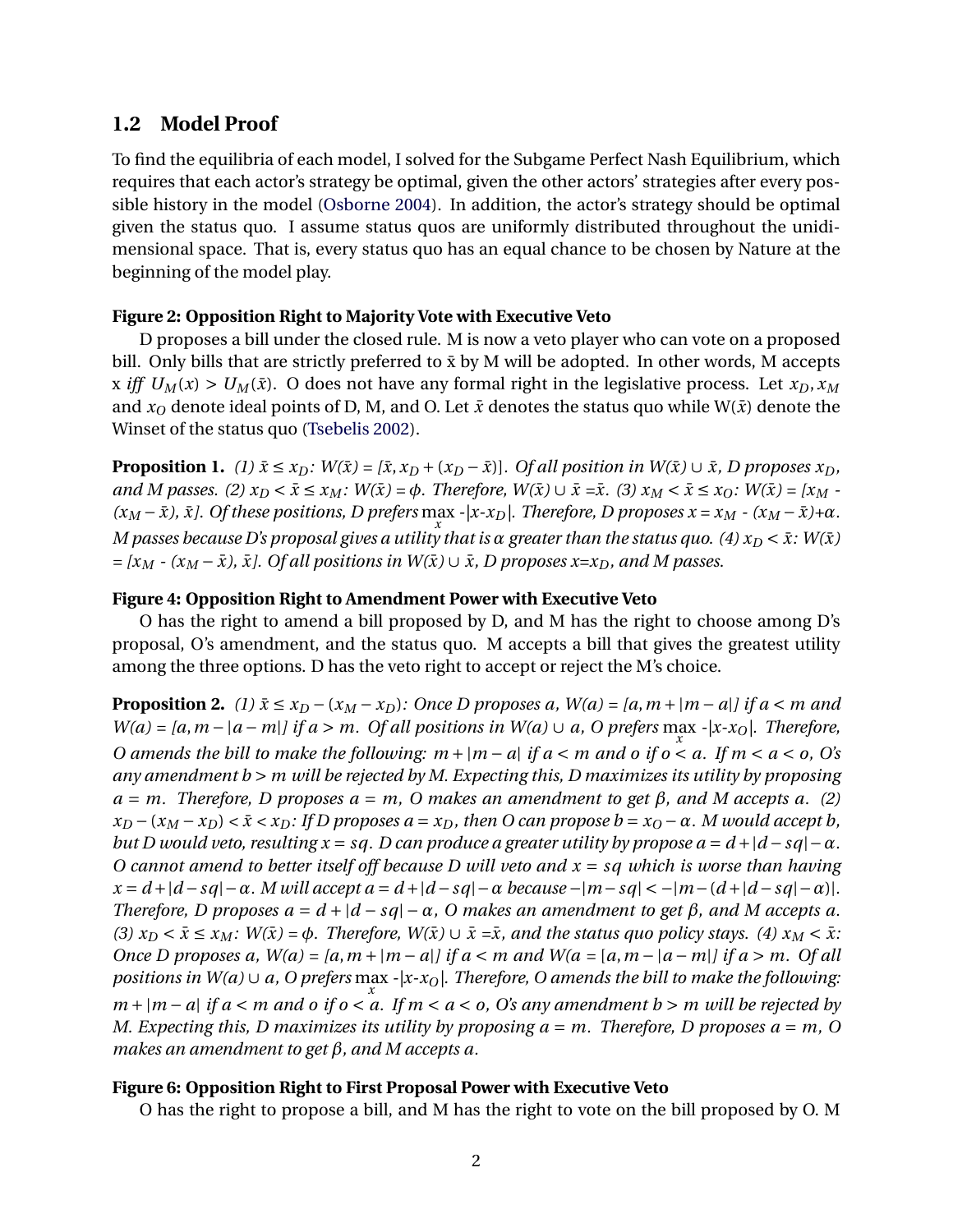accepts the bill *iff*  $U_M(x) \ge U_M(\bar{x})$  and rejects it otherwise. D has the veto right to accept or reject the bill accepted by M. D accepts the bill that is accepted by M *iff*  $U_D(x) > U_D(\bar{x})$ , and rejects it otherwise.

**Proposition 3.** (1)  $\bar{x} \le x_D - (x_O - x_D)$ :  $W(\bar{x} = [\bar{x}, x_D + (x_D - \bar{x})]$ . Of all positions in  $W(\bar{x}) \cup \bar{x}$ , O *prefers* max *x -|x-xO|. Therefore, O proposes xO, M accepts, and D accepts. (2) x<sup>D</sup> −* (*x<sup>M</sup> − xsD*) *<*  $\bar{x} \le x_O$ : W( $\bar{x}$ ) = [ $\bar{x}$ ,  $x_O$  + ( $x_O - \bar{x}$ )]. Of all positions in W( $\bar{x}$ )  $\cup$   $\bar{x}$ , O prefers max -|x- $x_O$ |. Therefore, O *proposes x= x<sub>D</sub></sub> + (x<sub>D</sub> –*  $\bar{x}$ *), M accepts, and D accepts. (3)*  $x_D < \bar{x} \le x_M$ *:*  $\hat{W(x)} = \phi$ *. Therefore,*  $W(\bar{x})$  $∪$   $\bar{x}$  = $\bar{x}$ *, and the status quo policy stays.* (4)  $x_M < \bar{x} \le x_O$ *:*  $W(\bar{x}) = \phi$ *. Therefore,*  $W(\bar{x}) ∪ \bar{x} = \bar{x}$ *, and the status quo policy stays.* (5)  $x<sub>O</sub> < \bar{x}$ :  $W(\bar{x}) = [x<sub>D</sub> - (\bar{x} - x<sub>D</sub>)$ ,  $\bar{x}$ ]. Of all positions in  $W(\bar{x}) \cup \bar{x}$ , O *prefers* max *x -|x-xO|. Therefore, O proposes xD, M accepts, and D accepts.*

#### **Figure 8: Opposition Right to Second Proposal Power with Executive Veto**

D has the right to propose a bill first before any other actor. If D proposes a bill, M has the right to vote on the bill for passage. M passes a bill *iff*  $U_M(x) > U_M(\bar{x})$  and rejects it otherwise. O gets to exercise a proposal right under two conditions: 1) M does not pass a bill by D, or 2) D does not propose any bill. If O does not propose any bill, the status quo stays. If O proposes a bill, M decides whether or not to pass it. If M does not pass, the status quo stays. If M passes the bill, D decides whether or not to assent. If D does not assent to the bill, the status quo stays. If D passes the bill, O's bill becomes a new law.

**Proposition 4.** (1)  $\bar{x} \le x_D$ :  $W(\bar{x}) = [\bar{x}, x_D + (x_D - \bar{x})]$ . Of all position in  $W(\bar{x}) \cup \bar{x}$ , D proposes  $x_D$ , *and M* passes because  $-x_M$  >  $-x_M$   $\frac{1}{x} - x_M$  *for M. (2)*  $x_D < \bar{x} ≤ x_M$ *: If D does not propose a new bill, O gets to propose*  $x = x_M + (x_M - \bar{x}) - \alpha$  *because it maximizes O's utility among bills in W(* $\bar{x}$ *)*  $=[\bar{x}, x_M + (x_M - \bar{x})]$  for both M and O. M will pass because b's proposal makes M  $\alpha$  much better *than having the x. However, D will veto O's proposal because it makes D worse off than having* ¯  $\bar{x}$ . Therefore,  $x = \bar{x}$ . (3)  $x_M < \bar{x} \le x_O$ :  $W(\bar{x}) = [x_M - (x_M - \bar{x}), \bar{x}]$  for M. Of these positions, D prefers max *x -|xD-x|. Therefore, D proposes x = x<sup>M</sup> - (x*¯*−x<sup>M</sup> )+α, and M passes because D's proposal makes*  $\tilde{M} \alpha$  much better. (4)  $x_0 < \bar{x}$ :  $W(\bar{x}) = [x_M - (\bar{x} - x_M), \bar{x})$ . Of all positions in  $W(\bar{x}) \cup \bar{x}$ , D proposes *x*=*x<sub>D</sub>, and M passes because -* $|x_D - x_M|$  > - $|\bar{x} - x_M|$ *.*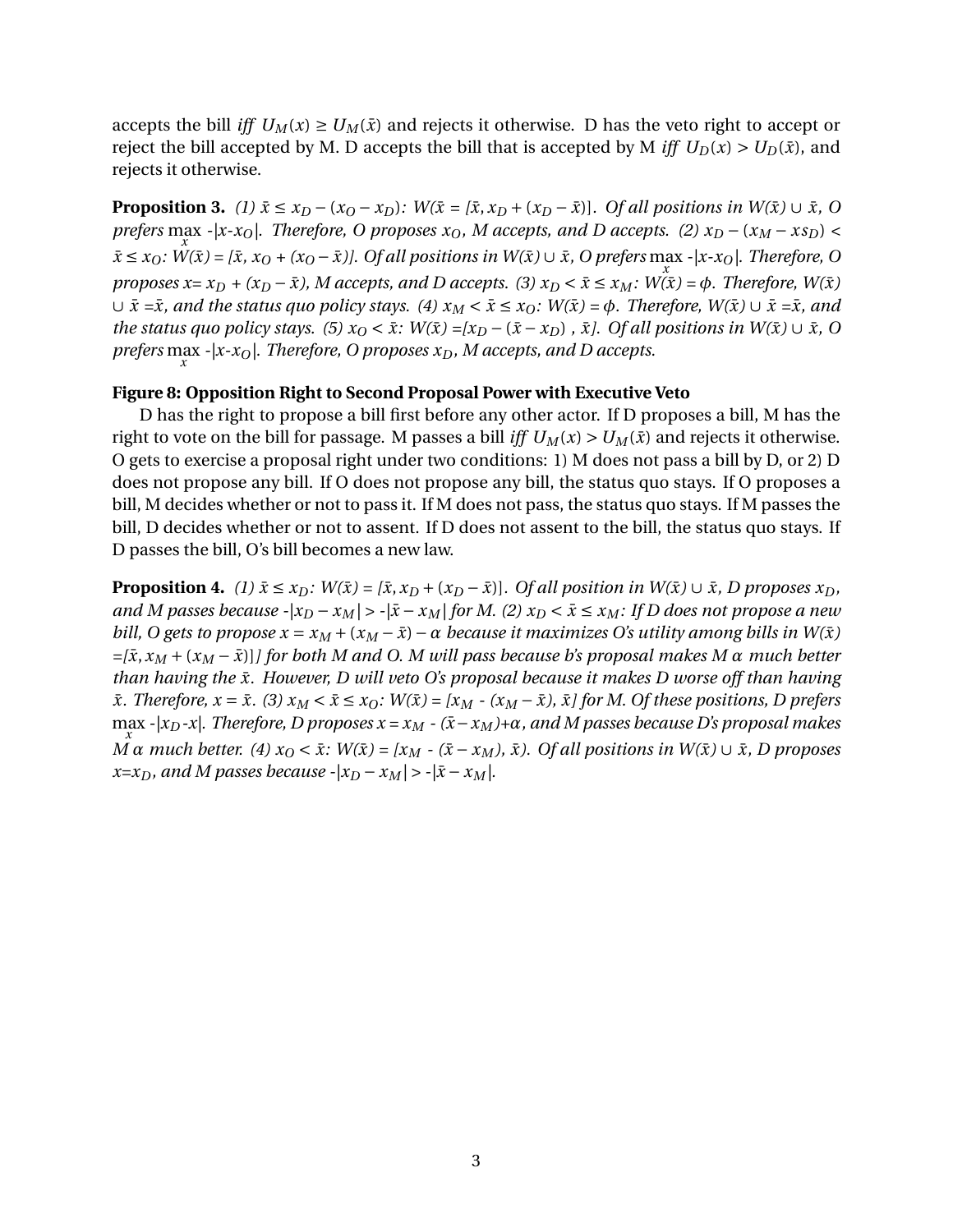Below, I provide proofs for models that combine legislative procedures without the executive veto. As mentioned on Page 8, the model outcomes are similar even without veto; the first proposal power and the amendment power incur significant policy loss for the dictator, but the second proposal power incurs the least policy loss. However, policy loss is larger in models without the executive veto regardless of opposition legislative powers. Below, I provide figures of models without the executive veto and their formal proofs.



#### **Opposition Right to Amendment Power without Executive Veto**

Figure 2: Opposition Right to Amendment Power without Executive Veto and attendant policy loss

O has the right to amend a bill proposed by D, and M has the right to choose among D's proposal, O's amendment, and the status quo. M accepts a bill that gives the greatest utility among the three options (D's proposal, O's proposal, or status quo).

**Proposition 5.** (1)  $\bar{x} \le x_D - (x_M - x_D)$ : Once D proposes a,  $W(a) = [a, m + |m - a|]$  if  $a < m$  and *W*(a) = [a, m − |a − m|] if a > m. Of all positions in W(a) ∪ a, O prefers  $\max_{x}$  -|x-x<sub>O</sub>|. Therefore, O *amends the bill to make the following:*  $m + |m - a|$  *if a* < *m* and *o if o* < *a. If m* < *a* < *o, any of O's amendments b > a will be rejected by M. Expecting this, D maximizes its utility by proposing*  $a = m$ . Therefore, D proposes  $a = m$ , O makes an amendment to get  $\beta$ , and M accepts a. (2)  $x_D - (x_M - x_D) < \bar{x} < x_D$ : If D proposes  $a = x_D$ , then O can propose  $b = x_O - \alpha$ . M would accept *b. D does not have an institutional means to counteract. D is better off to keep the status quo. Therefore, D does not propose and*  $x = \overline{sq}$ *. (3)*  $x_D < \overline{x} \le x_M$ :  $W(\overline{x}) = \phi$ . *Therefore,*  $W(\overline{x}) \cup \overline{x} = \overline{x}$ , *and the status quo policy stays.* (4)  $x_M < \bar{x}$ : Once D proposes a,  $W(a) = [a, m + |m - a|]$  if  $a < m$ *and W(a =* [*a*,*m−|a−m|] if a > m. Of all positions in W(a) ∪ a, O prefers* max *-|x-xO|. Therefore, x O amends the bill to make the following: m +|m − a| if a < m and o if o < a. If m < a < o, any of O's amendment b > m will be rejected by M. Expecting this, D maximizes its utility by proposing a = m. Therefore, D proposes a = m, O makes an amendment to get β, and M accepts a.*

#### **Opposition Right to First Proposal Power without Executive Veto**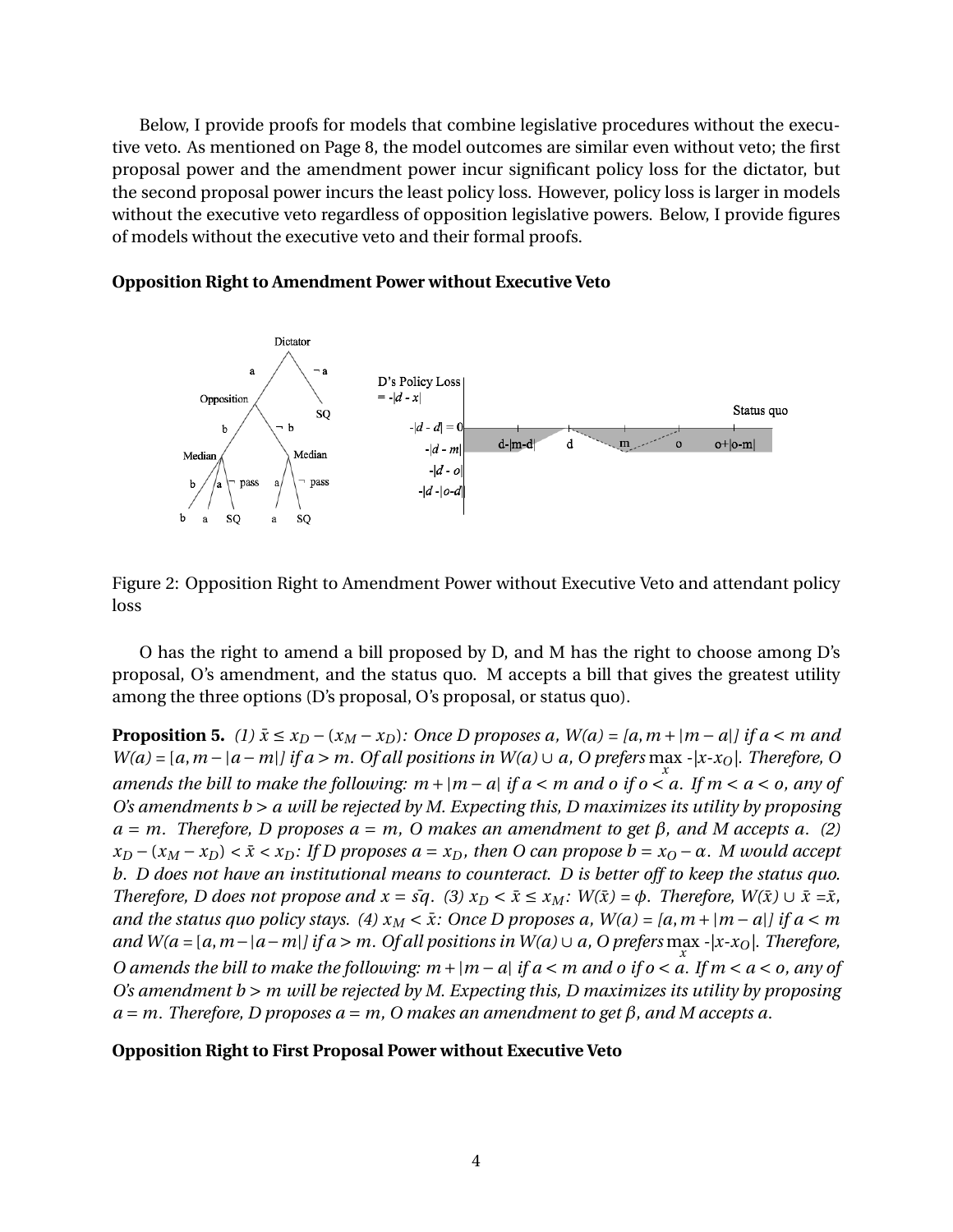

Figure 3: Opposition Right to First Proposal Power without Executive Veto and attendant policy loss

The opposition has the exclusive power to propose a bill. The median voter decides whether or not to pass the proposed bill. Only bills that are weakly preferred to  $\bar{x}$  by M will be adopted. D does not have any formal role in the legislative process.

**Proposition 6.** (1)  $\bar{x} \le x_D$ :  $W(\bar{x}) = [\bar{x}, x_M + (x_M - \bar{x})]$ . Of all position in  $W(\bar{x}) \cup \bar{x}$ , O proposes  $x_O$ , and M passes because  $|x_{0} - x_{M}| > |x - x_{M}|$  for M. (2)  $x_{D} < \bar{x} \le x_{M}$ :  $W(\bar{x}) = [\bar{x}, x_{M} + (x_{M} - \bar{x})]$ . *Of these positions, O prefers*  $\max_{x}$  - $|x_0-x|$ . Therefore, O proposes  $x = x_M + (\bar{x} - x_M)$ , and M passes *x* (3)  $x_M < \bar{x} \le x_O$ :  $W(\bar{x}) = \phi$  for both O and M. Therefore,  $W(\bar{x}) \cup \bar{x} = \bar{x}$ . (4)  $x_O < \bar{x}$ :  $W(\bar{x}) = [x_M - \bar{x}]$ *(* $\bar{x}$ − *x<sub>M</sub>*),  $\bar{x}$ *).* Of all positions in W( $\bar{x}$ ) ∪  $\bar{x}$ , O proposes  $x=x_0$ , and M passes because  $-|x_0 - x_M|$  > *-|x*¯ *− x<sup>M</sup> |.*

#### **Opposition Right to Second Proposal Power without Executive Veto**



Figure 4: Opposition Right to Second Proposal Power without Executive Veto and attendant policy loss

O has the right to propose a bill if L does not propose any. M has the right to vote on the bill proposed by either D or O. M accepts the bill iff  $U_M(x) \ge U_M(\bar{x})$  and rejects it otherwise. Here, we will see a change in the status quo range (2)  $x_D < \bar{x} \le x_M$ . In Case 2 where O did not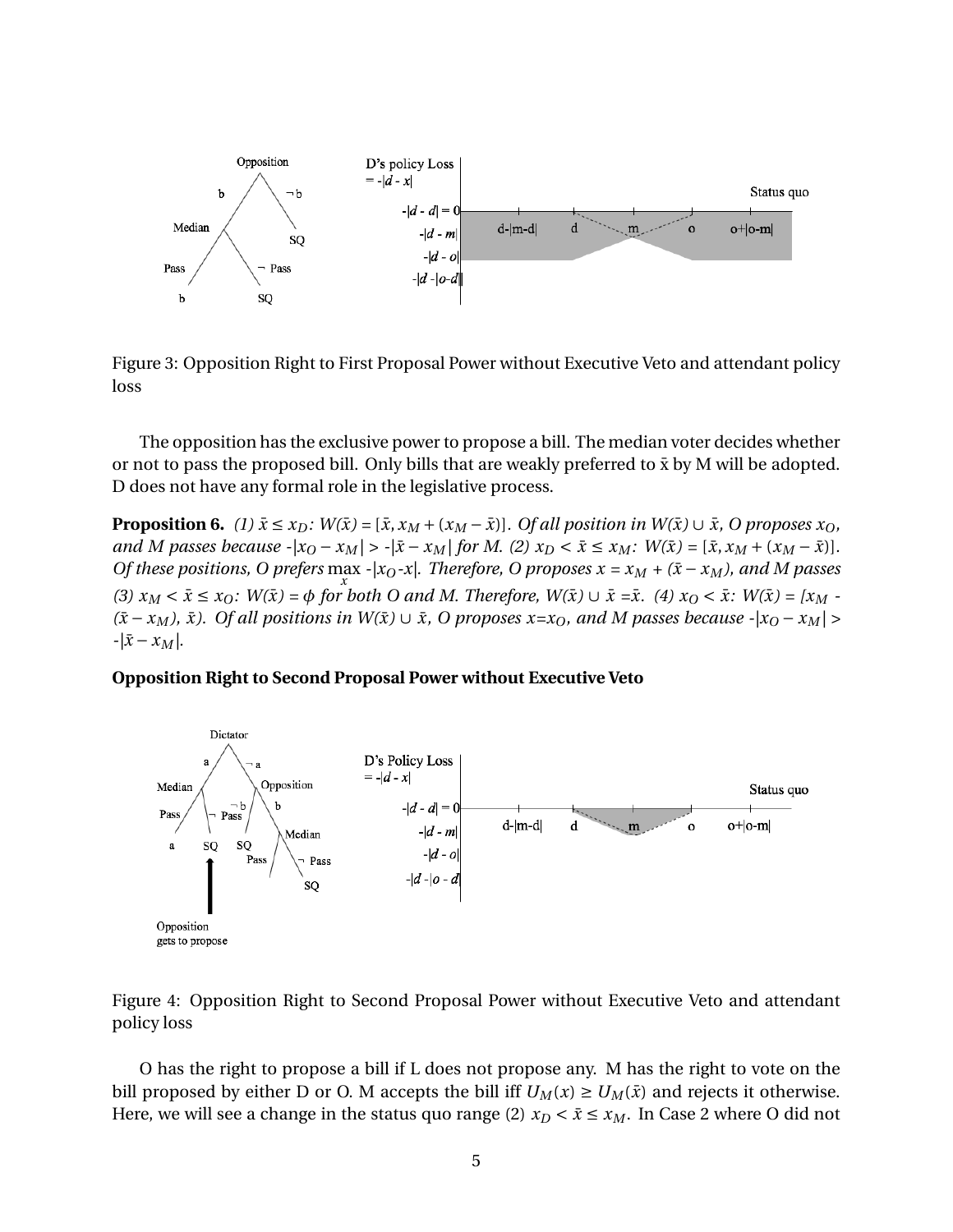have the second proposal right, the equilibrium in the range was  $\bar{x}$  because W( $\bar{x}$ ) =  $\phi$  for both D and M. If D does not propose, however, O gets to propose. If O gets to propose, O will propose  $x = x_M + (x_M - \bar{x})$  because it maximizes O's utility among bills in W( $\bar{x}$ ) =[ $\bar{x}$ ,  $x_M + (x_M - \bar{x})$ ]) for both M and O. Given this logic, Proposition 7 follows below.

**Proposition 7.** (1)  $\bar{x} \le x_D$ :  $W(\bar{x}) = (\bar{x}, x_D + (x_D - \bar{x})]$ . Of all position in  $W(\bar{x}) \cup \bar{x}$ , D proposes  $x_D$ , and M passes because  $|x_D - x_M|$  >  $-|\bar{x} - x_M|$  for M. (2)  $x_D < \bar{x} \le x_M$ : If D does not propose a new bill, D gets  $U_D = -|x_D - (x_M + (x_M - \bar{x}))|$ . This outcome is worse than having  $\bar{x} + \alpha$ ,  $\alpha$  being *an infinitesimal policy loss that D takes to satisfy M. Therefore, D will propose*  $x = \bar{x} + \alpha$  *because*  $-|x_D - (\bar{x} + \alpha)| > -|x_D - (x_M + (x_M - \bar{x}))|$ . (3)  $x_M < \bar{x} \le x_O$ :  $W(\bar{x}) = |x_M - (x_M - \bar{x}), \bar{x}|$  for M. Of these *positions, D prefers* max -|x<sub>D</sub>-x|. Therefore, L proposes x = x<sub>M</sub> - (x̄− x<sub>M</sub>), and M passes. (4) x<sub>O</sub> < x: *x*  $W(\bar{x}) = [x_M - (\bar{x} - x_M), \bar{x})$ . Of all positions in  $W(\bar{x}) \cup \bar{x}$ , D proposes  $x=x_D$ , and M passes because  $-|x_D - x_M| > -|\bar{x} - x_M|$ .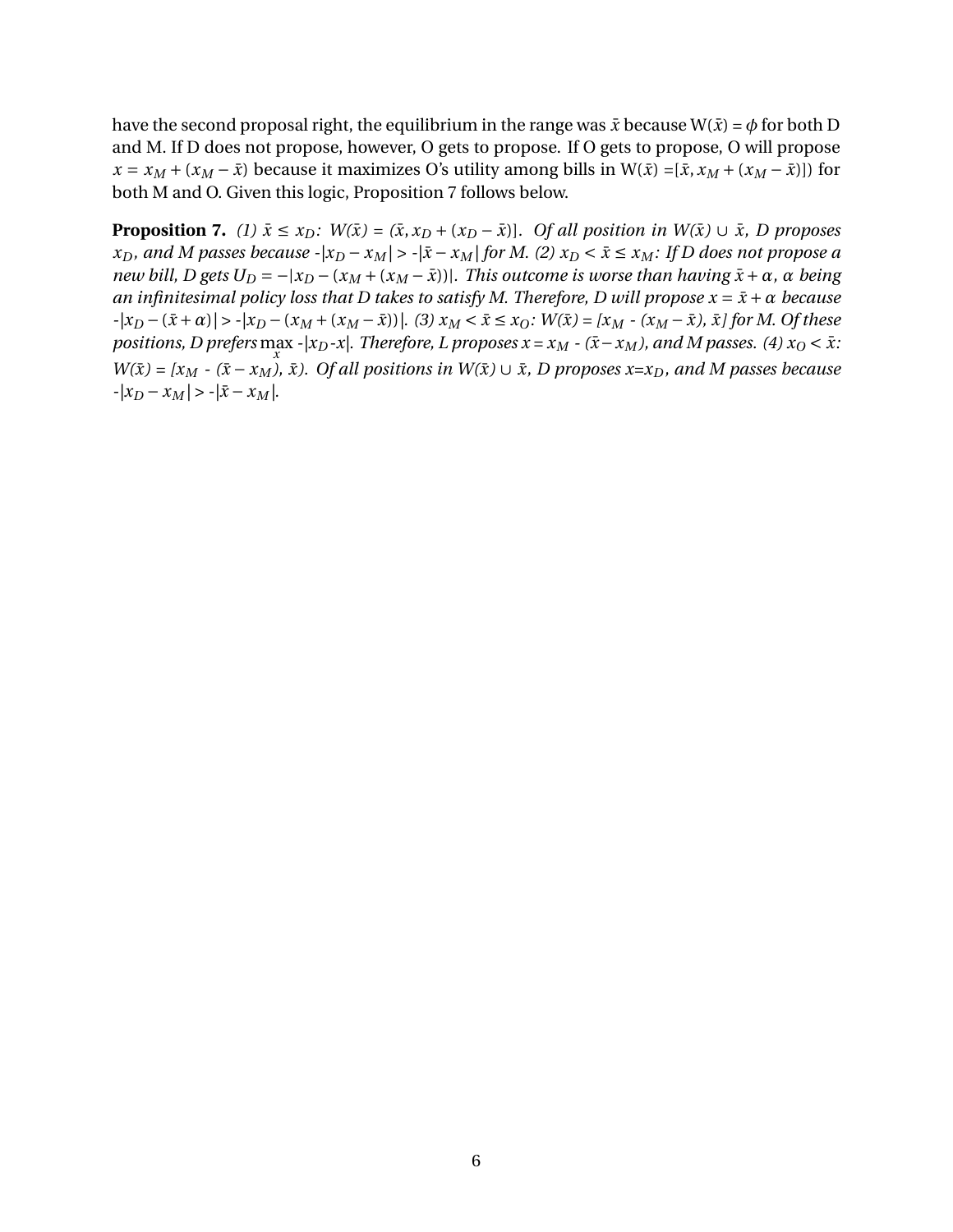### **1.3 Coding Types of Legislatures**

Table [1](#page-6-0) provides a list of possible procedural arrangements made by three individual procedures surveyed in the text. Values in the matrix of [Executive Proposal, Proposal Right, Executive Veto] determine the arrangement type. Given that each variable for an individual legislative procedure is binary ([0,1]), we have 8 combinations of procedural arrangements ( $2^3 = 8$ ). For example, [0,0,0] proxies a legislature without legislative procedures written in constitutions. [1,0,0] proxies an arrangement where there exists the executive exclusive proposal right with no proposal rights for legislators and no executive veto. Both [0,0,0] and [1,0,0] represent a *Cheap Legislature* where the participation is low (no proposal right) and so expected policy cost is none. [0,0,1], [[1](#page-6-1),0,0] and [1,1,0] also serve as a proxy for a *Cheap Legislature*.<sup>1</sup> [0, 1, 0] and [0, 1, 1] represent a *Desperate Legislature*. The model outcome shows that these designs incur greater policy costs for dictators. [1, 1, 1] represents an *Optimal Legislature*.

<span id="page-6-0"></span>

| Executive Proposal | Proposal Right | Executive Veto Legislature Type |
|--------------------|----------------|---------------------------------|
| 0                  | 0              | Cheap Legislature               |
| 0                  |                | Cheap Legislature               |
|                    |                | Cheap Legislature               |
|                    |                | Cheap Legislature               |
|                    |                | Cheap Legislature               |
| 0                  |                | Desperate Legislature           |
| 0                  |                | Desperate Legislature           |
|                    |                | <b>Optimal Legislature</b>      |
|                    |                |                                 |

Table 1: Operationalization of Legislature Type

*Null Legislature* does not exist in my theory. Policy loss for a dictator occurs if and only if the opposition participates and exercises his or her legislative power. If the opposition is not given the right to exercise legislative procedures, such as a proposal right, there is no theoretical reason to expect for dictators to systematically incur policy loss.

<span id="page-6-1"></span> $1$ In [1,1,0], the individual legislators have the de jure power to propose a bill, but the model equilibrium shows that a dictator will not give the opposition a chance to utilize its proposal right because the dictator does not have other institutional tool to counteract the opposition's proposal. See Subsection 1.4 for an informal proof.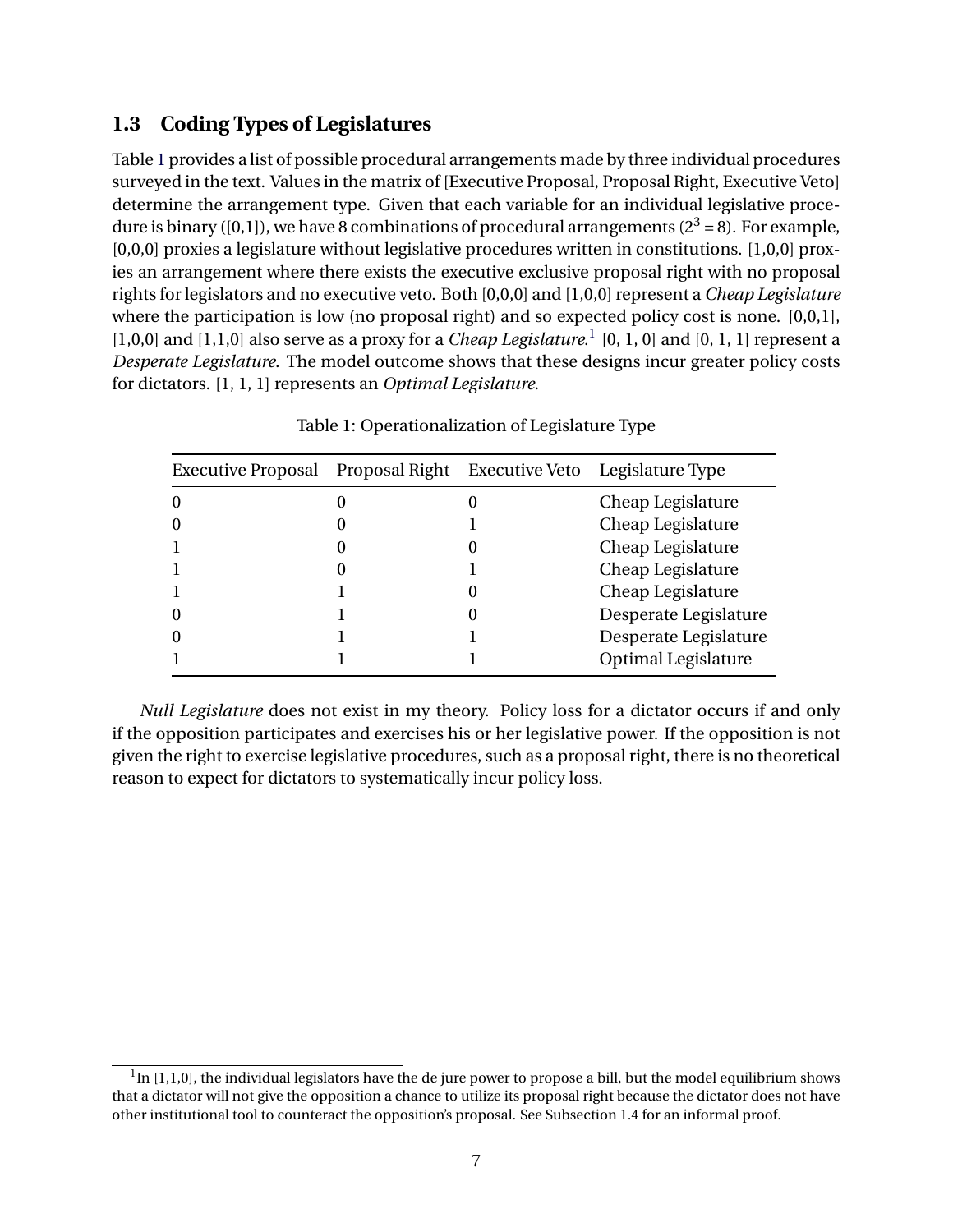#### **1.4 [1, 1, 0] as a** *Cheap Legislature*

I present here another type of a *Cheap Legislature* to show when O's second proposal power does not provide any chance for O to express their demand. In this procedural arrangement, D has the first proposer power. O can propose a bill only after being given the opportunity-either when D does not propose any or when D fails to pass a new law. Figure [5](#page-7-0) describes the procedural arrangement. Figure [6](#page-7-0) visualizes D's policy losses under this arrangement. Compared to policy losses under the baseline model (depicted with dotted lines), D loses *α* between *l* and *m*. [2](#page-7-1)

<span id="page-7-0"></span>

Figure 5: Opposition's Second Proposal Power Figure 6: L's Policy Losses



If D lets O participate as a 'second proposer' while securing the position as a 'first proposer,' D can mostly achieve policy outcomes that D can produce from the baseline model in the text.<sup>[3](#page-7-2)</sup> However, moving from the baseline model to this procedural arrangement creates a different consequences for opposition participation. Although the opposition is formally given the institutional right to make a proposal, the leader will always avoid opposition participation in order to protect against a larger policy loss. For example, when Nature chooses status quo between *d* and *m*, D would not propose anything and keep the status quo (by the logic of Subgame Perfect Nash Equilibrium). However, if D does not propose anything under this arrangement, O gets to propose *m +|m − sq|* and pass a bill further from D, and D does not have any institutional tool to counteract this legislative challenge. To prevent this, D proposes a compromised bill,  $sq + a$ , to minimize a policy loss and prevent opposition participation in the process. This way, O does not get to propose anything in equilibrium.

Thus, while on the constitution the opposition seems to have the opportunity to voice their concerns in the legislature, this arrangement may not actually reduce the threat very much

<span id="page-7-1"></span><sup>2</sup>*α* denotes a positive infinitesimal change. How theoretical *α* can be translated into an empirical observation is a topic for future research.

<span id="page-7-2"></span> $3D$  loses  $\alpha$  *\**  $|m - d|$  more in this arrangement compared to the baseline model.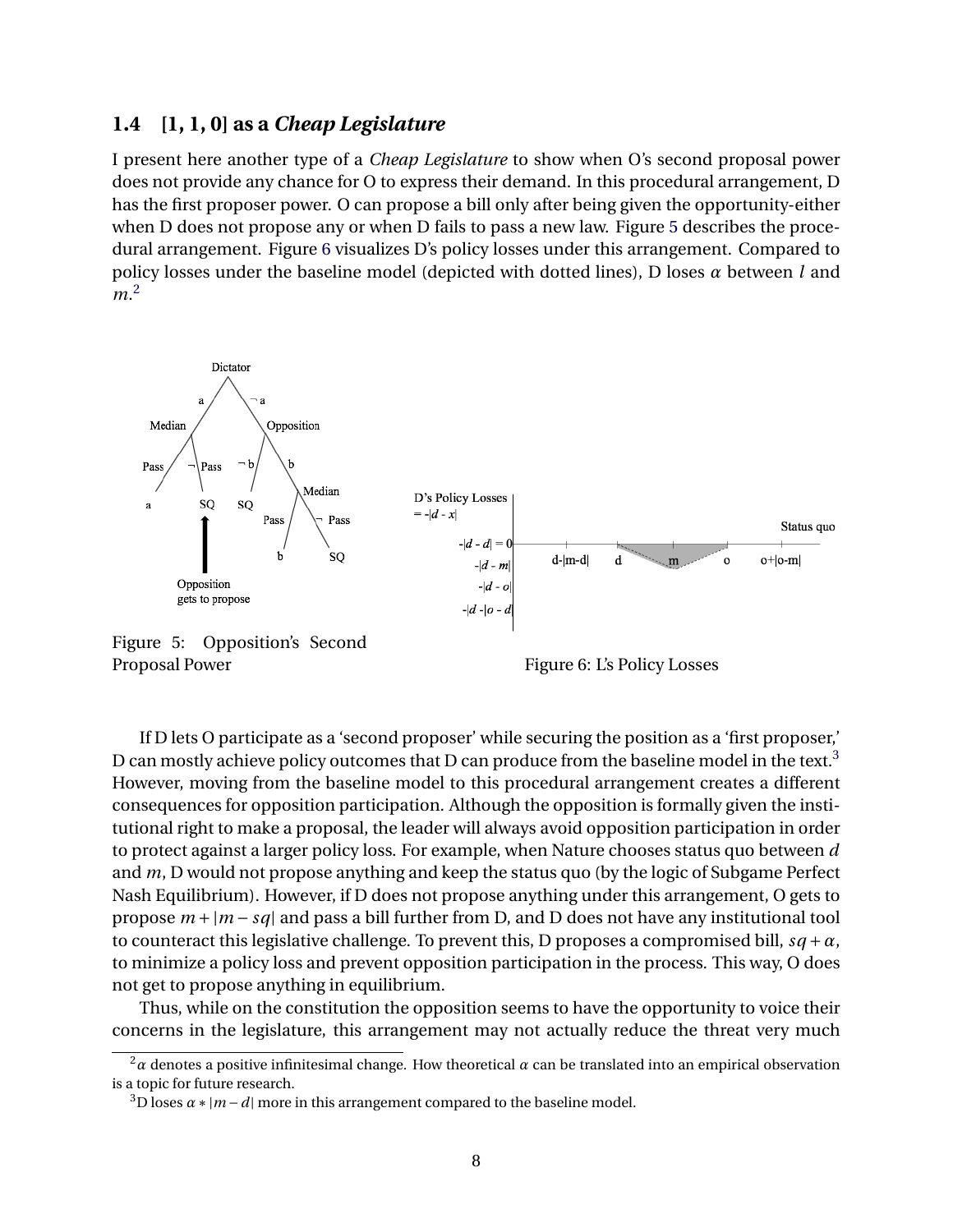because the dictator would always propose a bill to prevent the opposition from actively participating. In other words, the opposition may perceive that their procedural inclusion is not enough because what they are really seeking is the opportunity to voice out their protest within the formal institution. This implies that this arrangement does not serve as an institutional tool for sharing legislative power to reduce threat.

## **1.5 Predicted Probabilities with Different Variable Values**

In the text, I compute predicted probabilities of an *Optimal Legislature* for country-years that are non-military and non-communist. Below, I present predicted probabilities with different variable values for military leaders and communist regimes.

|                            | Variable Values              |             | Low          | <b>Differences</b> |
|----------------------------|------------------------------|-------------|--------------|--------------------|
|                            |                              | High        |              |                    |
| <b>Urban Concentration</b> | Non-military & Non-communist | 0.7204972   | 0.4594926    | $+26.10\%$         |
|                            | Non-military & Communist     | 0.001728084 | 0.0002581884 | $+0.01\%$          |
|                            | Military & Non-communist     | 0.9198024   | 0.7700918    | $+14.97%$          |
|                            | Military & Communist         | 0.01317287  | 0.002843921  | $+1.03\%$          |
| % of World Democracy       | Non-military & Non-communist | 0.5381644   | 0.2005765    | $+20.05\%$         |
|                            | Non-military & Communist     | 0.4834942   | 0.4829099    | $+0.06\%$          |
|                            | Military & Non-communist     | 0.8325404   | 0.6801299    | $+15.24\%$         |
|                            | Military & Communist         | 0.4846728   | 0.4839377    | $+0.07\%$          |
| <b>Multiple Parties</b>    | Non-military & Non-communist | 0.6818909   | 0.4357605    | $+26.61\%$         |
|                            | Non-military & Communist     | 0.486008    | 0.4851843    | $+0.08\%$          |
|                            | Military & Non-communist     | 0.9711593   | 0.9029219    | $+0.68\%$          |
|                            | Military & Communist         | 0.487628    | 0.486976     | $+0.06\%$          |

| Table 2: Differences in Predicted Probabilities of an Optimal Legislature |  |  |  |
|---------------------------------------------------------------------------|--|--|--|
|                                                                           |  |  |  |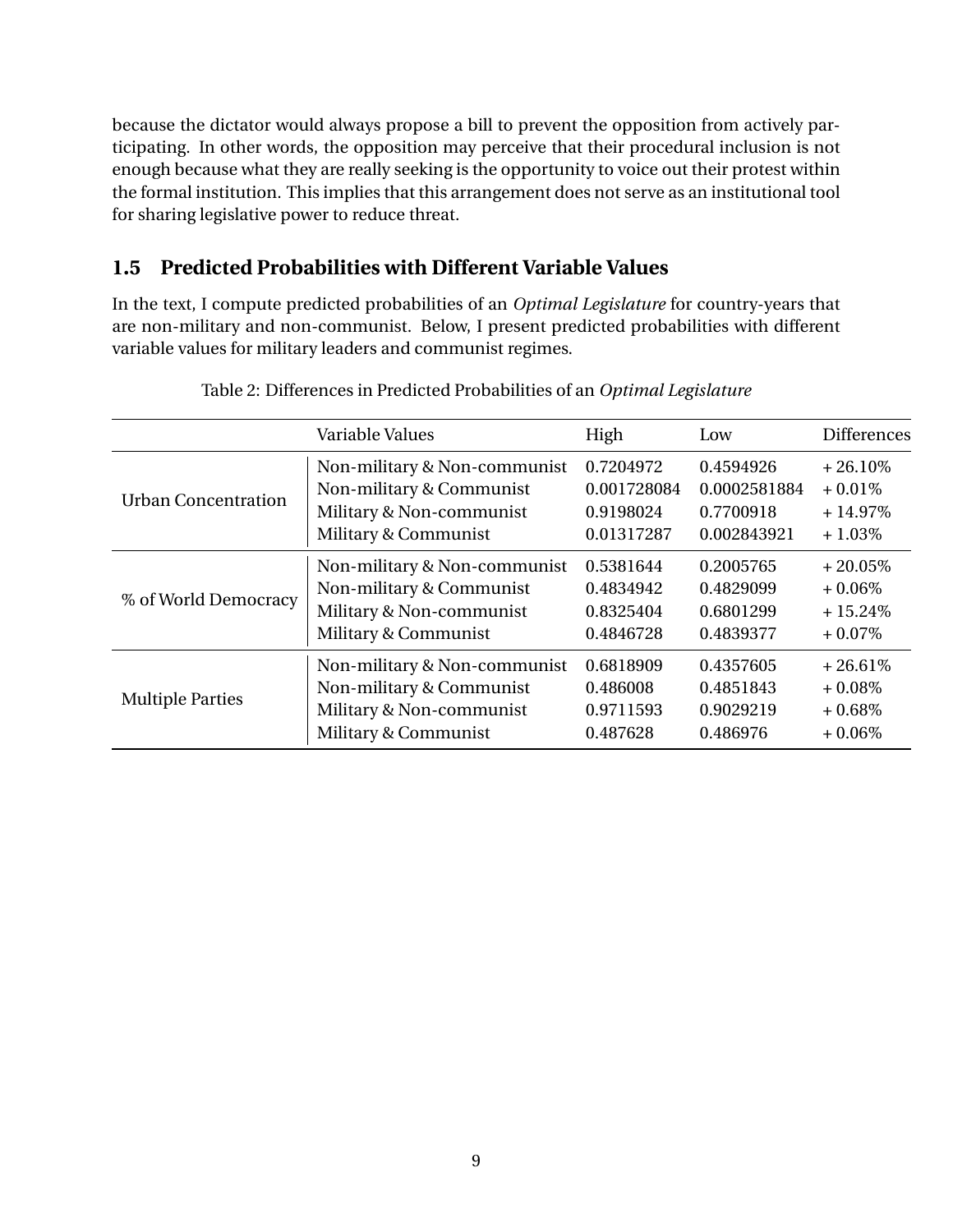### **1.6 Statistical Testing for Other Hypotheses**

Here, I report the results of testing two additional hypotheses. The following results are from running logistic regression with the Matching Frontier technique.

**Hypothesis 1.** *As the opposition's collective action capacity increases, dictators are less likely to establish an* Cheap Legislature

Figures [7,](#page-9-0) [8,](#page-9-0) and [9](#page-9-0) report the effects of Urban Concentration, world democracy, and multiple parties on the likelihood of instituting an *Cheap Legislature* respectively. As expected in H2, the coefficients are negative in most of sample size ranges.

<span id="page-9-0"></span>

**Hypothesis 2.** *The opposition's collective action capacity does not affect the likelihood of establishing a* Desperate Legislature

Figures [10,](#page-10-3) [11](#page-10-3), and [12](#page-10-3) report the effects of Urban Concentration, world democracy, and multiple parties on the likelihood of instituting a *Desperate Legislature*. Results are mixed. Null effect is shown with Urban Concentration in sample sizes between 1200 and 1000 (i.e., 0-200 observations are pruned), and again between 400 and 2. The null effect is more obvious with the percent of world democracy. When multiple parties are instituted, we see positive coefficients.